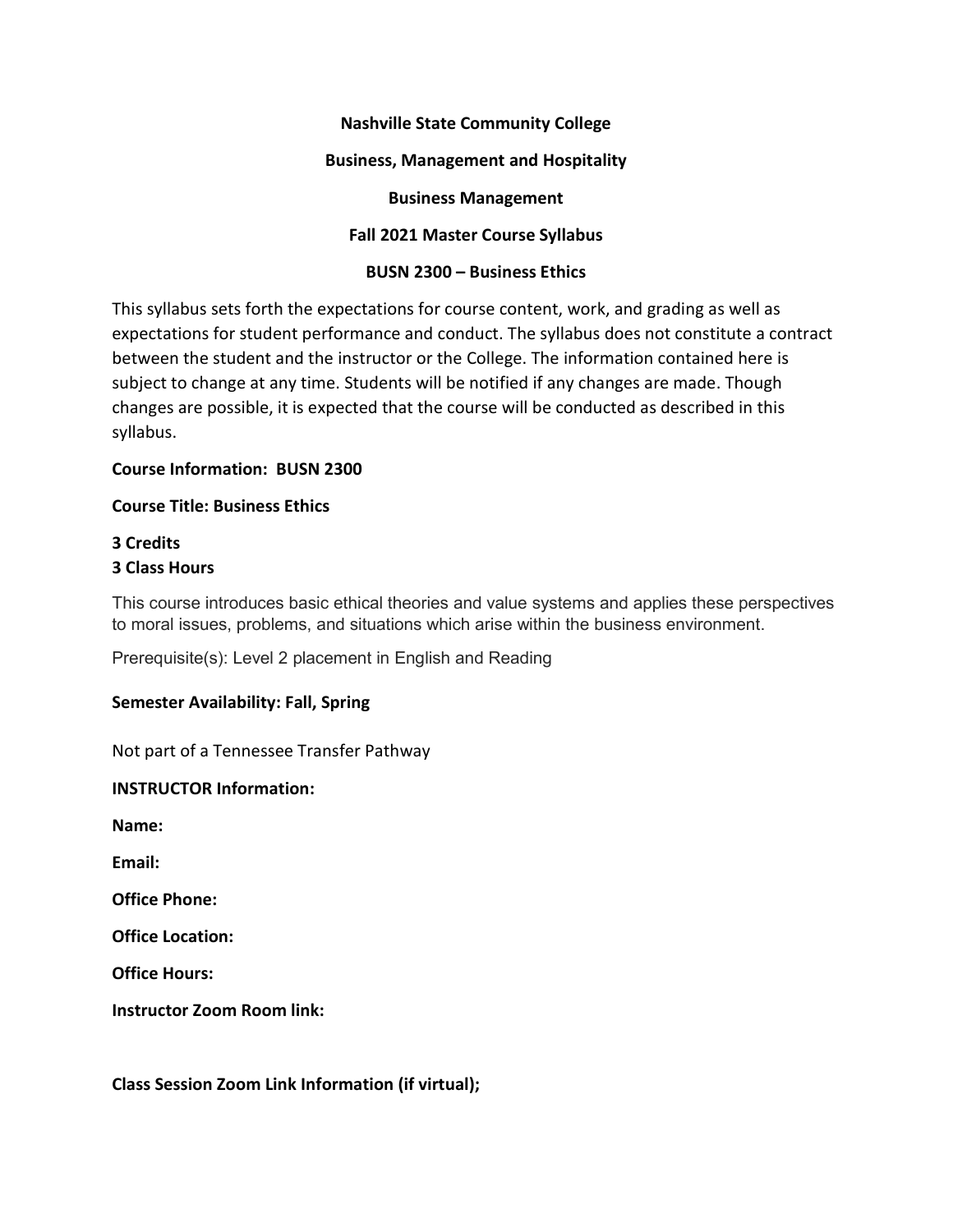### Required Textbook (s) & Other Materials:

Textbook(s): Law and Ethics in the Business Environment; Nineth (9<sup>th</sup>) Edition, by Terry Halbert and Elaine Ingulli.

### ISBN#

Check with your NSCC bookstore if you wish to purchase the loose-leaf edition for not much more money (\$20).

# Reference Materials: Pass Outs and Supplemental Booklet, free from NSCC Bookstore

# Supplies:

Once enrolled, all students should verify that they have the correct textbook and materials information by consulting the D2L/NS Online shell for the course. If you are registered with the Access Center and require an alternate format for the textbook and other course materials, please contact the Access Center at 615-353-3721, 615-353-3741, or accesscenter@nscc.edu.

# Digital Course Materials (DCM):

To ensure the lowest cost for students, this course includes a materials fee. This means that some or all of the required textbooks and materials for this course are available through your NS Online course shell. When you register for this course, the charge will appear on your account. If you decide you do not want to purchase the course materials embedded in NS Online, you can opt out of the program until the end of the second week of classes. If you opt out, you will be responsible for obtaining the required course materials on your own. For more information, please visit www.nscc.edu/dcm.

Honors Course Option: Honors credit is available in some classes. If you are interested in participating in the Honors Program, please see your instructor within the first four weeks of class.

# Course Outcomes:

Upon successful completion of this course, students should be able to:

Course outcomes will be pursued through a combination of lecture, class discussion, student presentations of selected cases or topics, and written assignments. Students will participate in activities designed to enhance their abilities in communication, critical thinking, and problem solving.

1. Describe the differences between the law and ethics in the business environment.

2. Define the ethical and legal of employment-at-will in the context of whistleblowing and the duty of loyalty.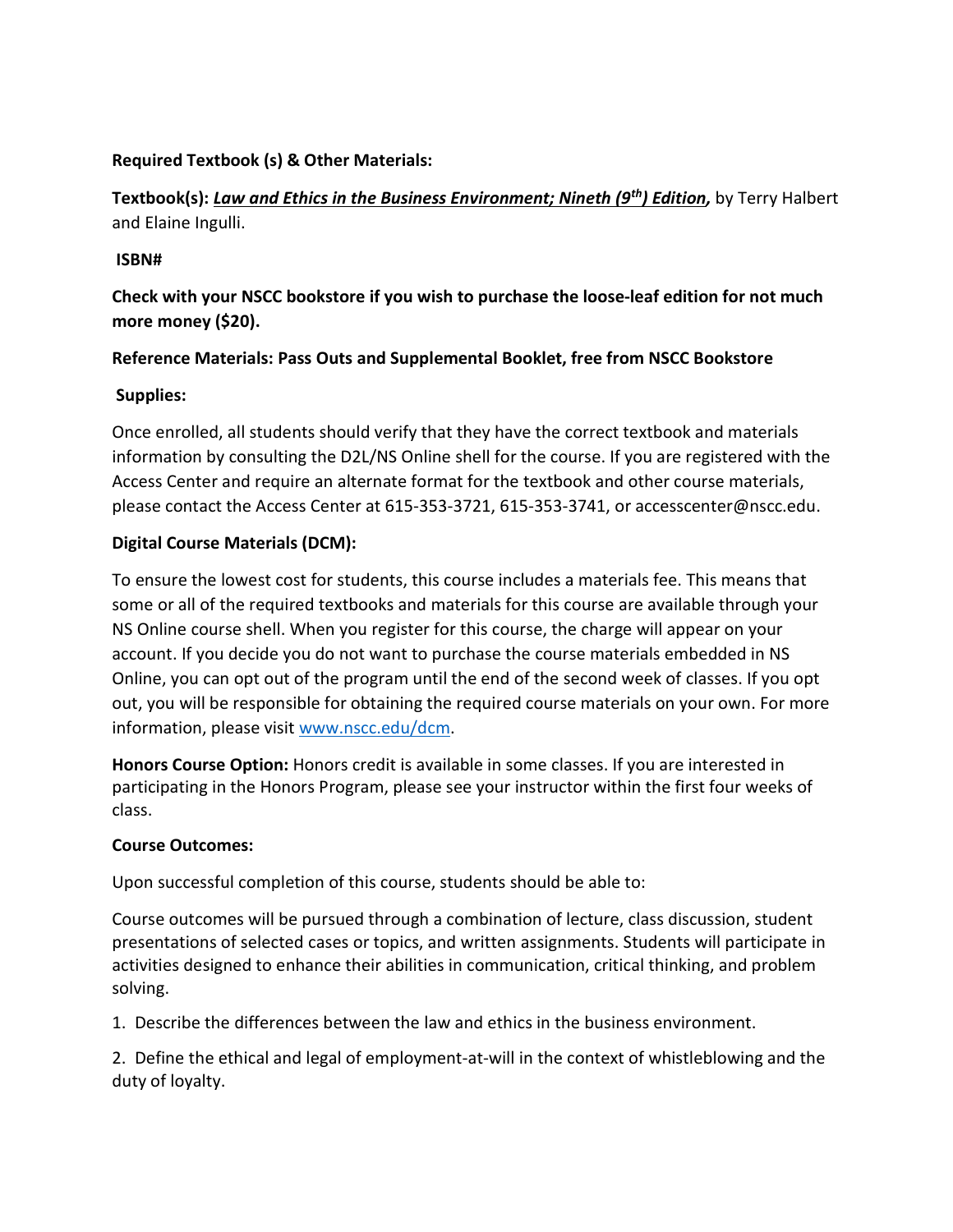3. Define and explain diversity in the workplace in terms of discrimination, accommodation, and affirmative action.

4. Identify the issues concerning health and safety in the workplace.

5. Formulate risk allocation as to products liability.

6. Describe ownership and creativity of intellectual property within the basis of laws concerning copyright, trademark, and trade secrets.

# Course Competencies:

The following are detailed course competencies intended to support the course outcomes:

- Utilize methods of logically thinking to arrive at legal and moral decisions.
- Ascertain the legal context for making decisions.
- Determine what, if any, duties businesses have in a moral context.
- Contrast employment-at-will with the rights and duties possessed by both the employeeemployer, and protection for "whistleblowers".
- Weigh the conflicts of interest and loyalties within a business setting.
- Illustrate legal arguments on the issue of wrongful discharge.
- Determine if there is a right of privacy in the workplace and its extent covering such topics as email privacy, drug testing, privacy of medical information, and HIV/AIDS testing.
- Research and identify problems of privacy in the digital age.
- Locate cases in a law library and present briefs of cases.
- Explain the current legal context for affirmative action and compare it to reverse discrimination.
- Develop the corporation's role in eliminating sexual harassment in the workplace and contrast it with the government's (E.E.O.C) role.
- Analyze current law and ethics concerning sexual harassment in the workplace.
- Show how the American with Disabilities Act is implemented.
- Critique the movement for gender pay equality, and family-center (day care) policies and the Family Leave Act.
- Expand on the government's role in implementing a safe workplace through Worker Compensation and O.S.H. A. laws.
- Analyze the Workers Compensations laws within the United States and business' duty to provide a safe workplace. • Assess ethical considerations for advertising in business.
- Generalize the legal context of the First Amendment and commercial advertisement.
- Critique corporate responsibility for unsafe products.
- Analyze the debate over Tort Reform in context of the Firestone tire and Ford Pinto cases.
- Research and determine "Fair Use" laws of copyright in the context of the Internet and Napster.
- Explain "Intellectual Property" along with corporate responsibility under misappropriation, trade secrets, and patent laws.
- Prepare a research document on a legal-ethical problem.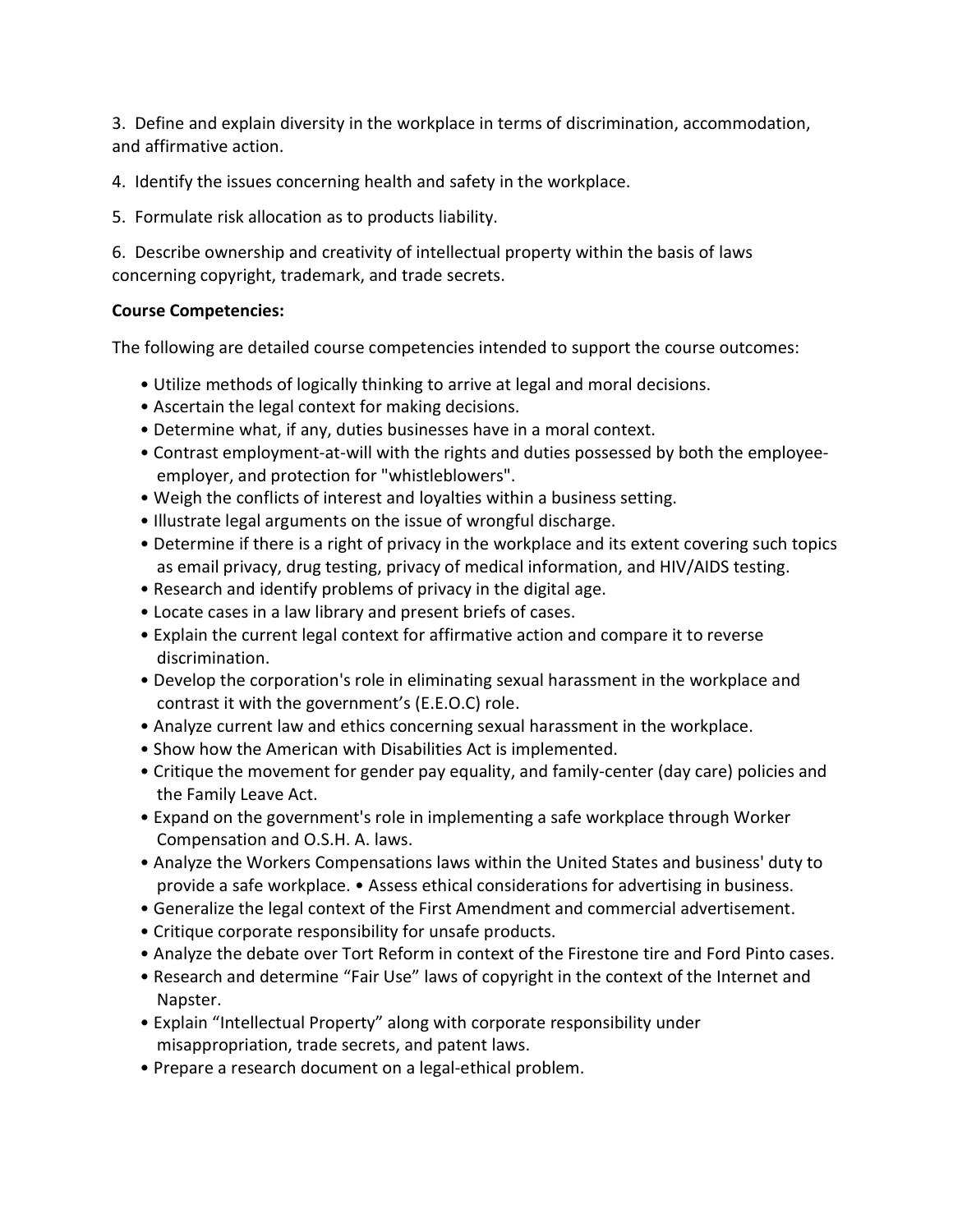### Topics to Be Covered:

Identify the methods of logically thinking to arrive at legal and moral decisions, the legal context for making decisions, employment-at-will, "whistleblowers," wrongful discharge, right of privacy in the workplace and its extent covering such topics as email privacy, drug testing, privacy of medical information, and HIV/AIDS testing, affirmative action and compare it to reverse discrimination, sexual harassment in the workplace and contrast it with the government's (E.E.O.C) role, American With Disabilities Act is implemented, Family Leave Act, Worker Compensation and O.S.H. A. laws, Copyright, Fair Use, and Intellectual Property.

### Course Assessments:

The following performance assessments will be used to demonstrate students' understanding, knowledge, and skills:

A. Your grade in this course comes from six sources: Quizzes, three (3) Unit Tests, Case Study Analysis, homework through Group Assignments, Research Term Paper, and the Common Assessment Outcome Overview (Extra Credit) Test.

- There are 5 Quizzes that are at the end of the chapters this semester. There are 10 questions in each quiz and each question counts 2 point. The "due date" for each quiz is set in the "Schedule." Quizzes account for c.9.5% of your final grade.
- There are three (3) Unit Tests that are required, including the final test named Test #3. Each test consists of about 50 multiple choice and true/false questions which account for 200 points each and adding all four tests together these Unit Test account for 600 points or c.60% of your final average and grade. The questions come from the material in the chapters covered for each Unit Test and are NOT the same as the quiz questions.
- There are three (3) different Critical Thinking Case Studies which are due the same date as the three (3) Unit Tests. Each of the cases counts 20 points for a total of 60 points per test and these cases account for c.6% of your final grade.
- Group Assignments with 10 assignments throughout the semester. Each Group Assignments counts 10 points for a total of 100 points or c. 9.5% of the final grade.
- Research Term Paper accounts for 100 points or c. 9.5% of final grade.
- Common Assessment Outcome Overview Test Each required course in the Business curriculum, including this course, now require a Common Assessment-Outcome Overview Test. This is an Extra Credit exercise.

# Grading Policy:

 $\text{Cases} = 9.5\%$ Quizzes = 9.5%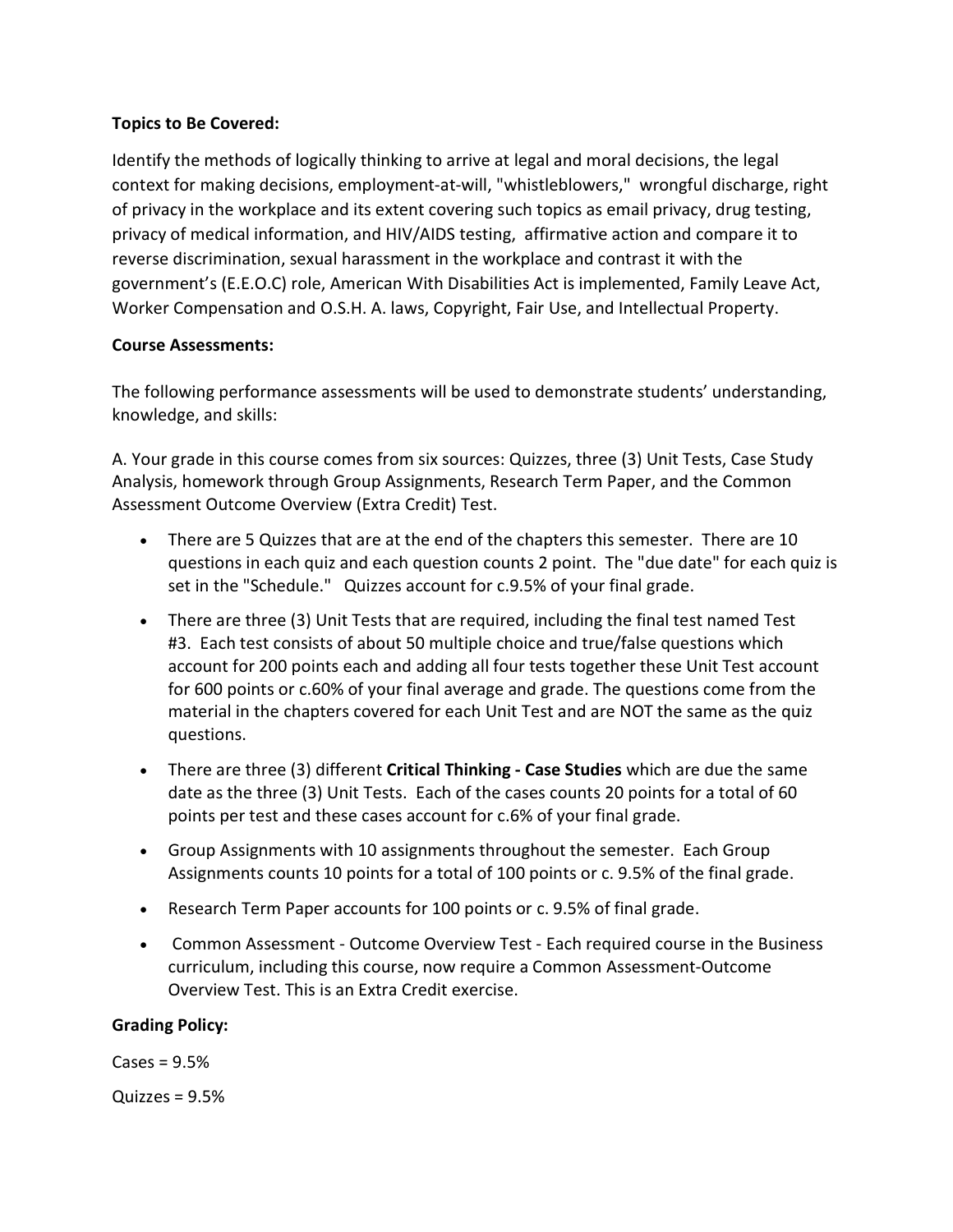$3$  Unit Test = 60%

10 Group Assignments = 9.5%

Research Term Paper = 9.5%

Course Overview Test = 5.0% extra credit

#### Final grades + grading scale:

A = 945 - 1050 points - which is 90% - 100% B = 840 - 944 points - which is 80% - 89% C = 739 - 839 points - which is 70% - 79% D = 630 - 738 - which is 60% - 69%  $F = 629$  and below - which is below 60%

#### Late Work Policy & Make-up Procedures for Missed Assignments and Work:

Each instructor will provide policy.

#### Attendance Policy

Students who have been exposed to COVID-19 or who have tested positive must email virusinfo@nscc.edu.

The College is not an attendance taking institution as defined by 34 CFR 668.22(b)(1) in the Code of Federal Regulations; however, students are expected to attend all scheduled classes and laboratories.

- Absences in a course may affect a student's final grade.
- Tardiness may also affect a student's final grade.
- Students are responsible for all work/tests that occur during any missed class session(s) regardless of reason(s) for absence.

• Students who are sick or not well enough to attend class must notify the instructor as soon as possible before the scheduled class time, unless incapacitated or unable to do so. In that case, students must contact the instructor as soon as reasonably possible.

• If a student has an unavoidable conflict with a scheduled class session, students must notify the instructor, preferably before the class session, or as soon as possible.

For financial aid purposes, attendance is measured by participation in the course. Instructors can determine your level of participation in several ways. Some of those ways are:

- continued attendance
- participation in on-ground or virtual class sessions
- participating in D2L as prompted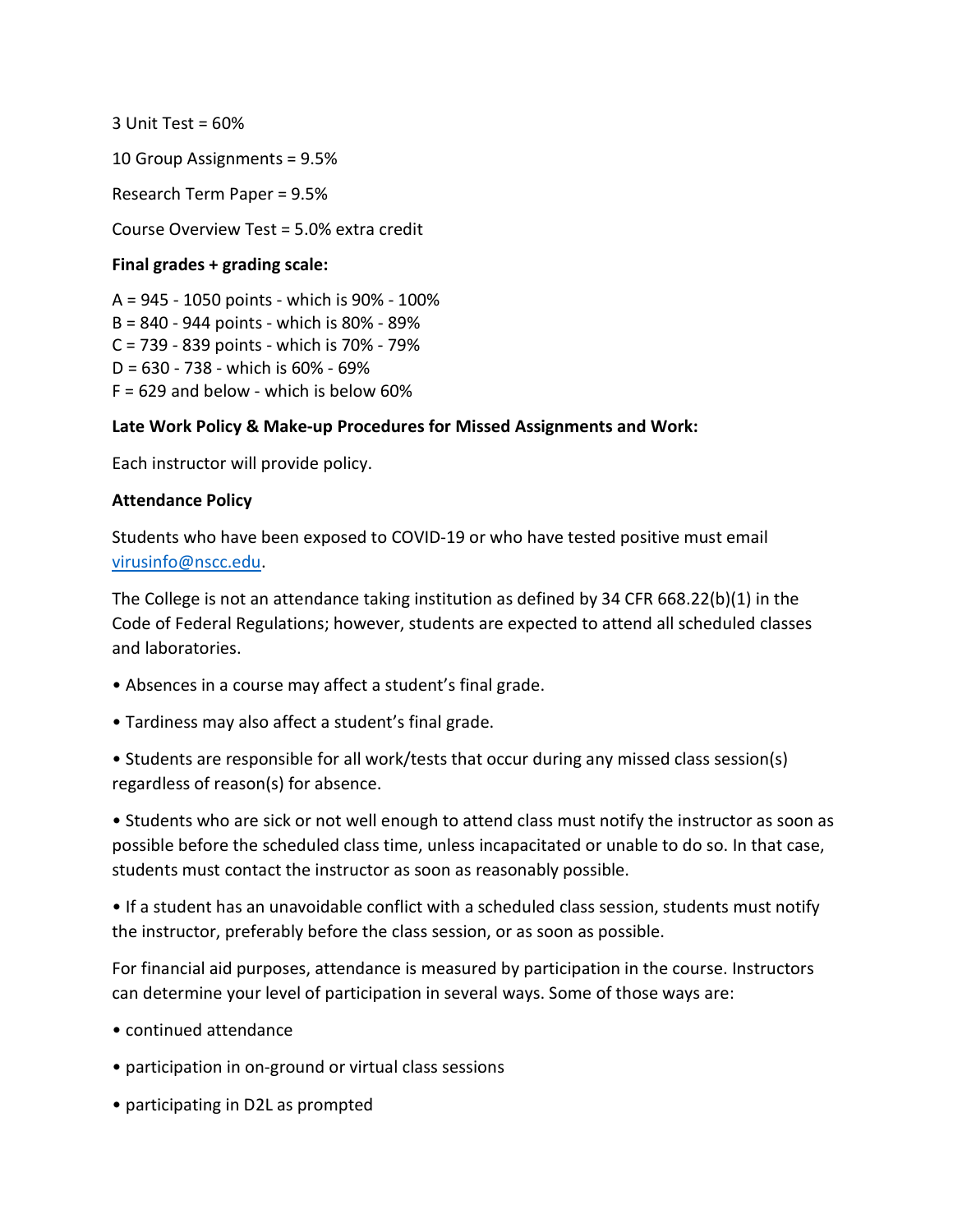- responding to an instructor's email
- posting to a discussion board
- completing and submitting assignments

To the extent that attendance is kept in this class it is not for the purpose of the College but is instead associated with the instructor's individual grading rubric. The attendance policy for this class is:

### FA

According to NSCC policy, an FA is awarded to students who do not officially withdraw from a course and do not attend after the cut-off date provided in the academic calendar. Please refer to the current academic calendar available on the Nashville State web site, looking for the date that indicates it is the "Last Day to Earn F for Attendance (FA)." Students who stop attending on or before this date receive an FA; students who stop attending after this date receive an F.

For online courses, attendance is defined by submission of assignments. Students who fail a course and whose last assignment is submitted on or before the FA date will earn an FA for the course. Students who fail a course and whose last assignment is submitted after the FA date will earn an F for the course. An FN is assigned to students who do not submit any assignments.

#### FN

An FN is awarded to students who never attended class.

# Technology Statement

• All classes at the College are web enhanced. "Web enhanced" means that components of the course, such as assignments and online discussions, may be located online in the class D2L/NS Online course shell and used in the course, even if the course meets in a classroom on ground.

• You must have access to a computer and an internet connection to complete assignments,

engage in online discussions, and access various course materials through D2L/NS Online course shells.

• You may also be required to use free video conferencing platforms (examples: Zoom, Teams, etc.) for course sessions and meetings.

• You will be responsible for appropriate dress while on video. This means that you are expected to dress as if you were in a classroom.

• You will be responsible for a distraction free environment while on video. This means that the professor and others in the course should not be able to hear noise in your home, such as cell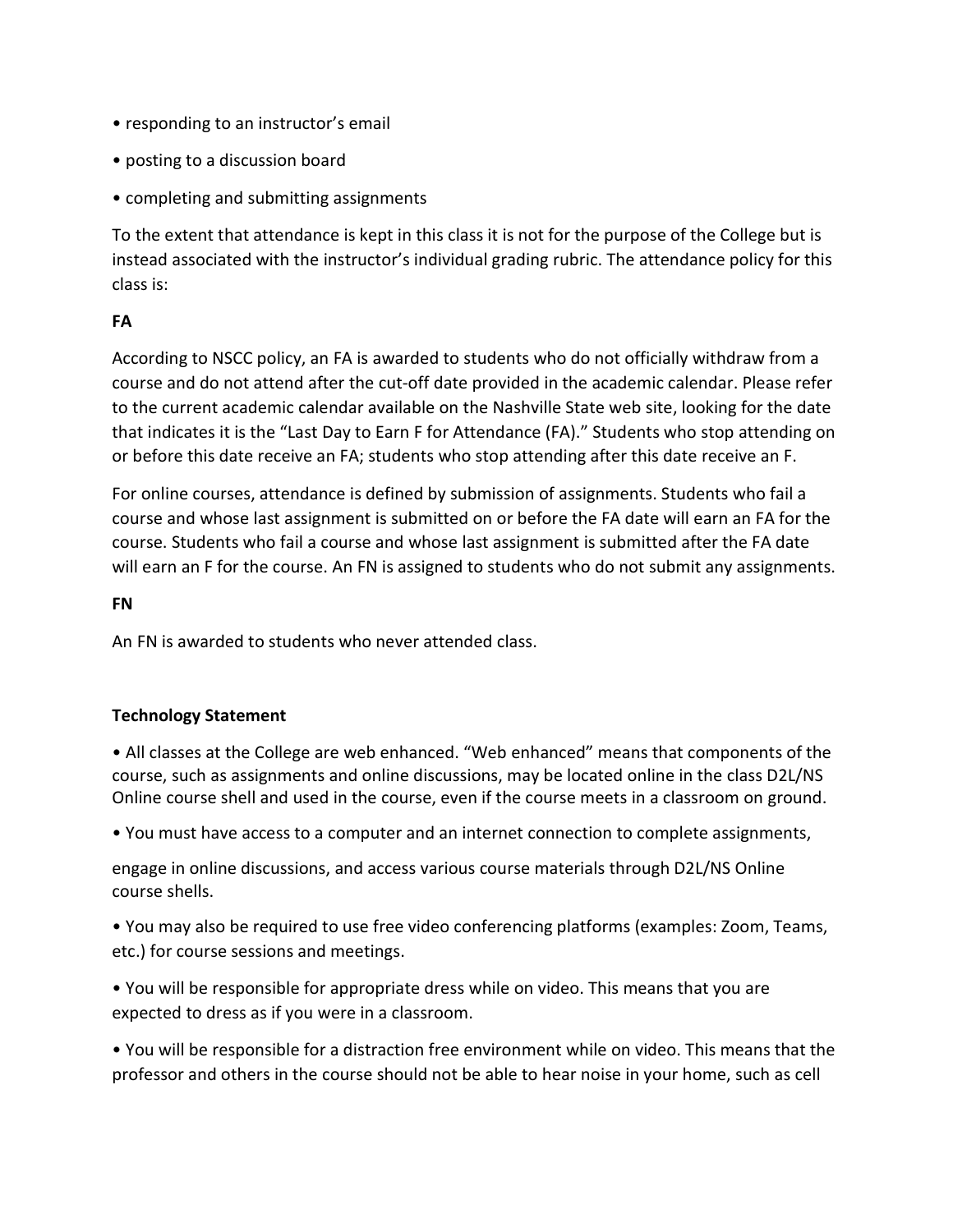phones, TVs, or barking dogs. The best way to do this is to keep yourself on "mute" until you need to speak.

• You will be responsible for making sure your background is neutral. Keep in mind that students and professors come from all around the world, and you are all a part of our community. Therefore, please avoid having images in your background that may be offensive to your classmates.

• Certain publisher materials, such as textbook figures, may not work on cellphones and may require a laptop or a tablet.

• If you have questions or concerns regarding access to a computer or internet resources, please contact your instructor. Additional information is available on this website: https://www.nscc.edu/current-students/student-online-resources/access-tointernetandtechnology

# Computer Labs

Computers are available for student use at each campus during campus open hours. Open computer lab availability for Spring 2021 may vary from campus to campus. Students should check NSCC website for current hours of operation.

# D2L/NS Online and myNSCC

It is students' responsibility to check D2L/NS Online course shells for all enrolled courses and myNSCC, including student email, on a regular basis. These are the official communication channels between the college and students, who are responsible for the information communicated through those channels. D2L/NS Online contains specific course information and my NSCC contains information important for other purposes.

# ADA Compliance Statement

Nashville State complies with the Americans with Disabilities Act (ADA). Nashville State complies with the Americans with Disabilities Act (ADA) and so provides accommodations for students with a documented physical, emotional, and/or learning condition. If you require accommodations for any courses in which you are enrolled, contact the Access Center at 615.353.3741 or 615.353.3721, or email accesscenter@nscc.edu. If you are registered with the Access Center and require an alternate format for the textbook and other course materials, please contact the Access Center.

# Classroom Misconduct

Nashville State Community College has a zero-tolerance policy for disruptive conduct in the classroom. Students whose behavior disrupts the classroom will be subject to disciplinary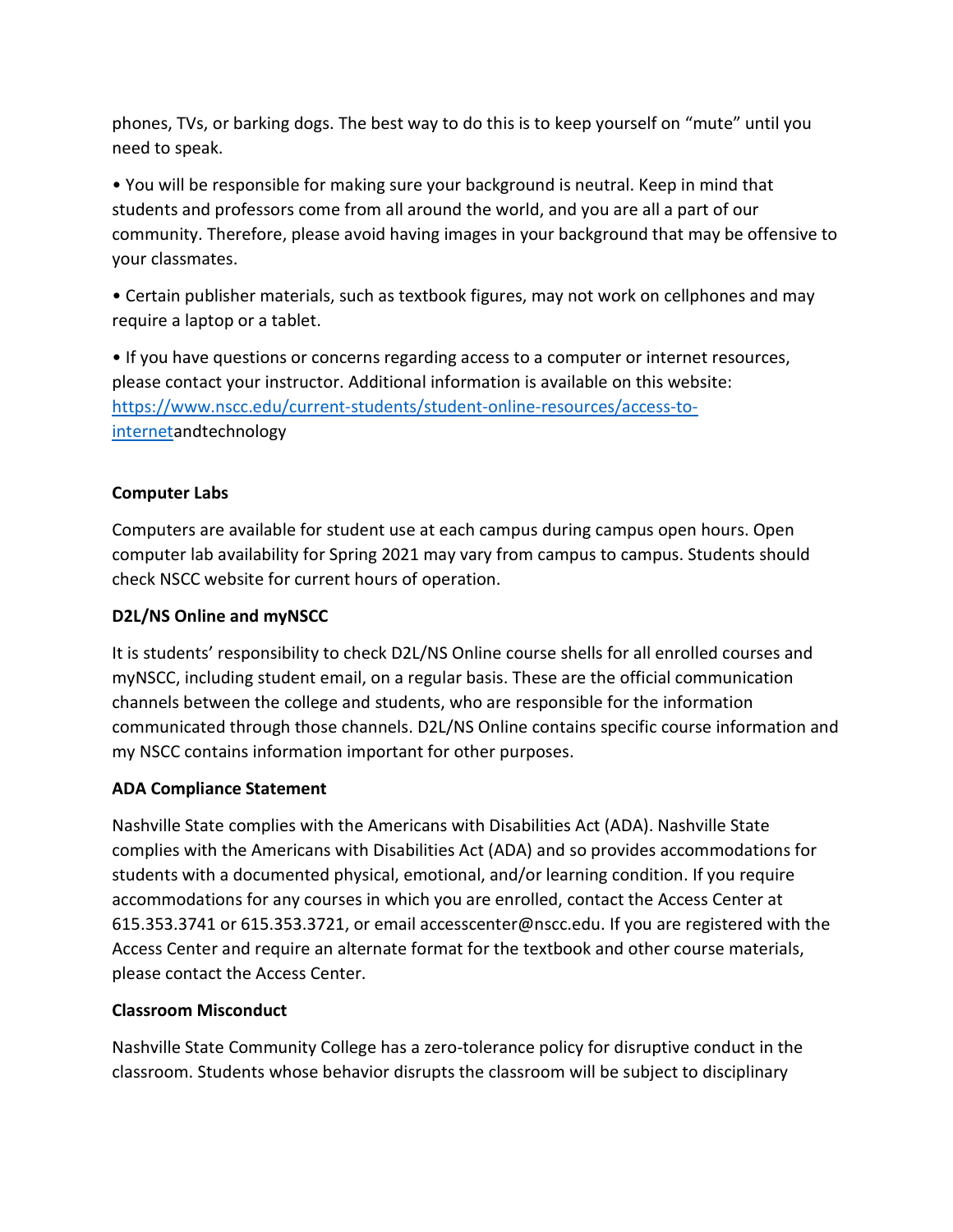measures. Please review the Nashville State Student Code of Conduct policy. Please be aware that children are not allowed in class or to be left unattended on campus.

# Academic Misconduct

Any form of academic dishonesty, cheating, plagiarizing, or other academic misconduct is prohibited. Students are responsible for understanding and abiding by the Academic Misconduct Policy in the Nashville State Student Code of Conduct. In addition to other possible disciplinary measures that may be applied through regular college procedures as a result of academic dishonesty, the instructor has the authority to assign an "F" or a "zero" for the exercise, paper, or examination, or to assign an "F" for the course. Students may appeal through the appropriate college grade appeal procedures.

(Each instructor will outline his/her expectations for academic integrity and provide individualized information about consequences for academic misconduct.)

# Academic Early Alert System

Nashville State Community College uses an Early Alert System to let students know of a faculty member's concern in one or more of these academic areas: lack of attendance, lack of classroom participation, late or missing assignments, and/or poor performance on assignments/tests. \*Please note that Early Alerts do not affect a student's academic standing. If you receive an Early Alert email, please see your instructor and your academic advisor as soon as possible.

# RAVE Emergency Alert System

Emergency events can happen at any time, and Nashville State Community College wants to notify students if and when they occur. For this reason, all students have been enrolled in the free RAVE alert system. If you have not already done so, please log in at ttps://www.getrave.com/login/nscc to confirm and update your contact information and notification preferences. It is critical that your information be correct so that you will receive any emergency notifications. Your RAVE Username is your NSCC email address. If you've never received an email from RAVE with your password, or if you need to reset your password, select "Forgot your password?" and a new password will be emailed to you. Should the RAVE system indicate "user not found", select Register and create your own RAVE account.

# Student Wellness

- The general well-being of students is an important component of their academic success. With this in mind, Nashville State Community College has several resources available to provide support when needed:
- Tutoring options and appointments: https://www.nscc.edu/current-students/oncampusresources/learning-center-and-tutoring